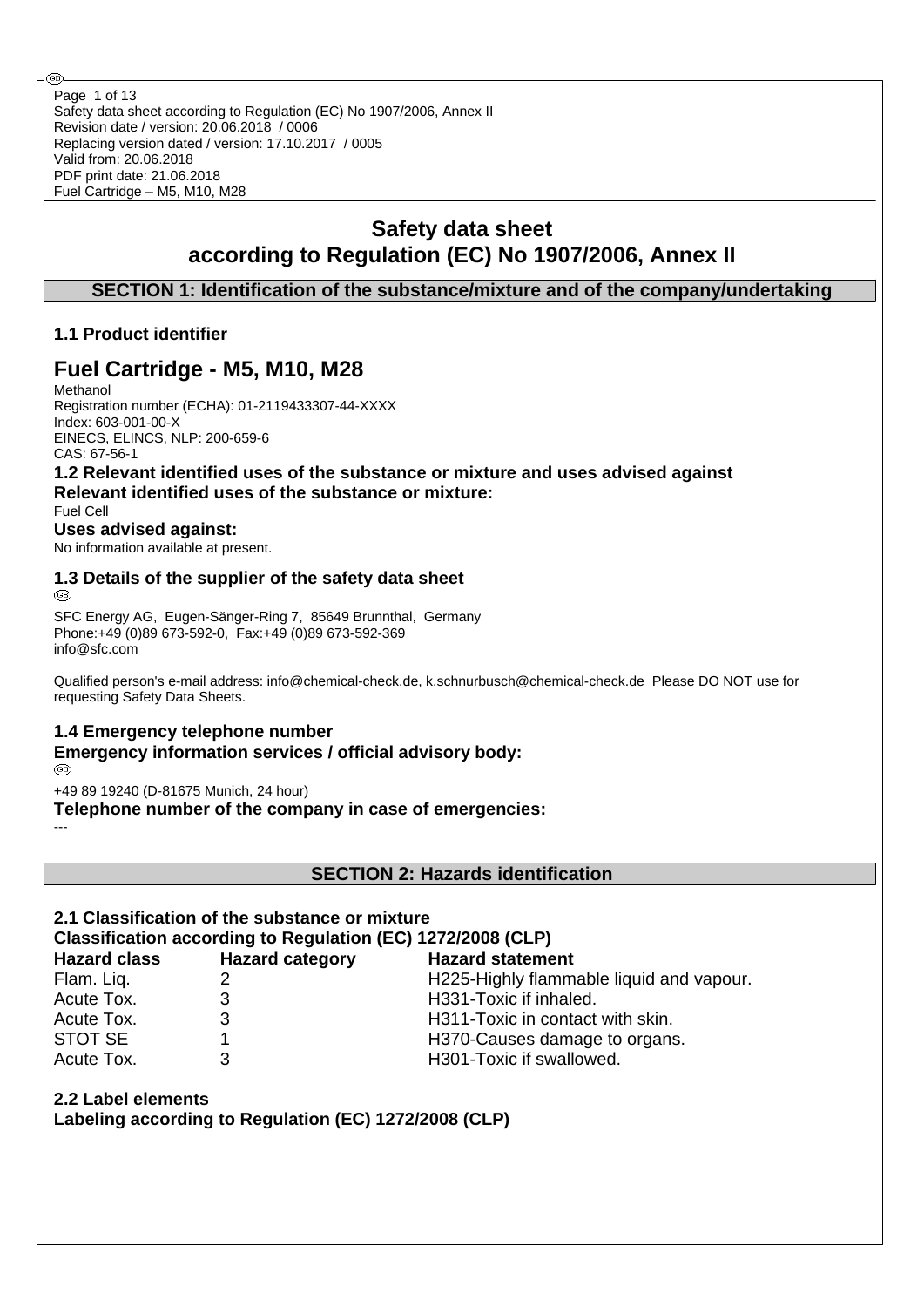#### Page 2 of 13

@

Safety data sheet according to Regulation (EC) No 1907/2006, Annex II Revision date / version: 20.06.2018 / 0006 Replacing version dated / version: 17.10.2017 / 0005 Valid from: 20.06.2018 PDF print date: 21.06.2018 Fuel Cartridge – M5, M10, M28



CAS: 67-56-1, Index:603-001-00-X EC: 200-659-6

### Danger

H225-Highly flammable liquid and vapour. H331-Toxic if inhaled. H311-Toxic in contact with skin. H370-Causes damage to organs. H301-Toxic if swallowed.

P101-If medical advice is needed, have product container or label at hand. P102-Keep out of reach of children. P210-Keep away from heat, hot surfaces, sparks, open flames and other ignition sources. No smoking. P260-Do not breathe vapours or spray. P264-Wash hands thoroughly after handling. P270-Do not eat, drink or smoke when using this product. P280- Wear protective gloves / protective clothing.

P301+P310-IF SWALLOWED: Immediately call a POISON CENTER / doctor. P330-Rinse mouth.

P405-Store locked up.

P501-Dispose of contents / container to special waste collection point.

### **2.3 Other hazards**

No vPvB substance No PBT substance

## **SECTION 3: Composition/information on ingredients**

### **3.1 Substance**

| <b>Methanol</b>                                             | Substance for which an EU exposure limit value |
|-------------------------------------------------------------|------------------------------------------------|
|                                                             | applies.                                       |
| <b>Registration number (REACH)</b>                          | 01-2119433307-44-XXXX                          |
| <b>Index</b>                                                | 603-001-00-X                                   |
| <b>EINECS, ELINCS, NLP</b>                                  | 200-659-6                                      |
| <b>CAS</b>                                                  | 67-56-1                                        |
| content %                                                   |                                                |
| Classification according to Regulation (EC) 1272/2008 (CLP) | Flam. Liq. 2, H225                             |
|                                                             | Acute Tox. 3, H331                             |
|                                                             | Acute Tox. 3, H311                             |
|                                                             | Acute Tox. 3, H301                             |
|                                                             | STOT SE 1, H370                                |

### **3.2 Mixture**

n.a.

For the text of the H-phrases and classification codes (GHS/CLP), see Section 16. The substances named in this section are given with their actual, appropriate classification! For substances that are listed in appendix VI, table 3.1 of the regulation (EC) no. 1272/2008 (CLP regulation) this means that all notes that may be given here for the named classification have been taken into account.

## **SECTION 4: First aid measures**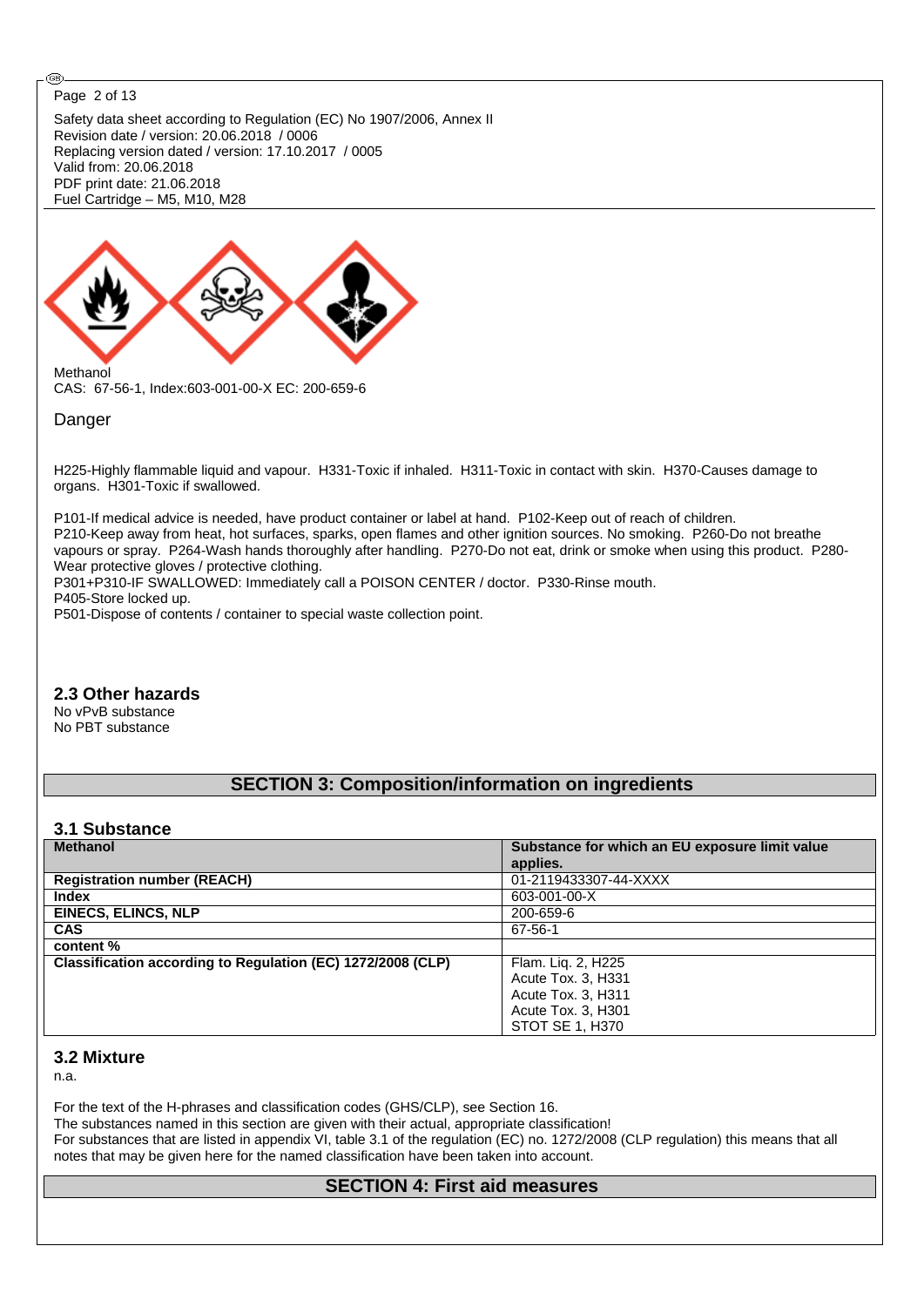#### Œ. Page 3 of 13

Safety data sheet according to Regulation (EC) No 1907/2006, Annex II Revision date / version: 20.06.2018 / 0006 Replacing version dated / version: 17.10.2017 / 0005 Valid from: 20.06.2018 PDF print date: 21.06.2018 Fuel Cartridge – M5, M10, M28

## **4.1 Description of first aid measures**

Medical supervision necessary due to possibility of delayed reaction. First-aiders should ensure they are protected! Never pour anything into the mouth of an unconscious person!

### **Inhalation**

Remove person from danger area.

Supply person with fresh air. Call doctor immediately.

If the person is unconscious, place in a stable side position and consult a doctor.

### **Skin contact**

Remove polluted, soaked clothing immediately, wash thoroughly with plenty of water and soap. Call a doctor immediately, keep datasheet at hand

### **Eye contact**

Remove contact lenses.

Wash thoroughly for several minutes using copious water. Seek medical help if necessary.

### **Ingestion**

Rinse the mouth thoroughly with water.

Give copious water to drink - consult doctor immediately.

Induce vomiting.

Allow drinking approx. 100 ml approx. 40% ethanol in esculent.

### **4.2 Most important symptoms and effects, both acute and delayed**

If applicable delayed symptoms and effects can be found in section 11 and the absorption route in section 4.1. In certain cases, the symptoms of poisoning may only appear after an extended period / after several hours. The following may occur:

After resorption: Nausea Vomiting Headaches Dizziness Danger of blindness Acidosis Drop in blood pressure Cramps Narcotic effect. Coma Liver and kidney damage Disturbed heart rhythm

**4.3 Indication of any immediate medical attention and special treatment needed** n.c.

## **SECTION 5: Firefighting measures**

## **5.1 Extinguishing media Suitable extinguishing media Unsuitable extinguishing media**

High volume water jet

### **5.2 Special hazards arising from the substance or mixture**

In case of fire the following can develop: Oxides of carbon Toxic gases Explosive vapour/air or gas/air mixtures. Dangerous vapours heavier than air. In case of spreading near the ground, flashback to distance sources of ignition is possible. **5.3 Advice for firefighters** In case of fire and/or explosion do not breathe fumes. Protective respirator with independent air supply. Full protection Water jet spray / alcohol resistant foam / CO2 / dry extinguisher

Cool container at risk with water.

Dispose of contaminated extinction water according to official regulations.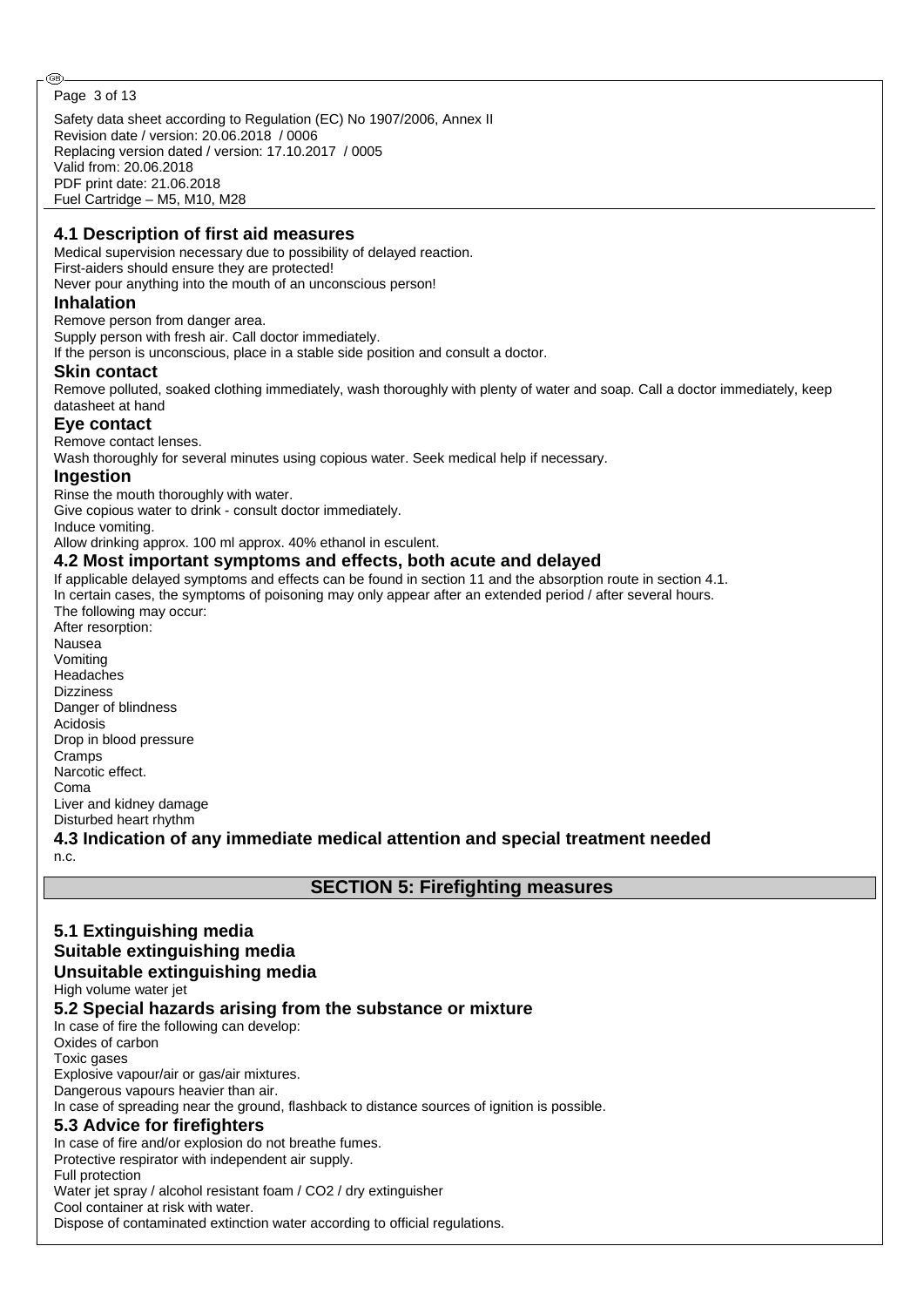#### Safety data sheet according to Regulation (EC) No 1907/2006, Annex II Revision date / version: 20.06.2018 / 0006 Replacing version dated / version: 17.10.2017 / 0005 Valid from: 20.06.2018 PDF print date: 21.06.2018 Fuel Cartridge – M5, M10, M28 Page 4 of 13

## **SECTION 6: Accidental release measures**

## **6.1 Personal precautions, protective equipment and emergency procedures**

Ensure sufficient supply of air.

@

Avoid inhalation, and contact with eyes or skin.

Remove possible causes of ignition - do not smoke.

Take measures against electrostatic charging, if appropriate.

If applicable, caution - risk of slipping.

### **6.2 Environmental precautions**

If leakage occurs, dam up.

Resolve leaks if this possible without risk.

Prevent surface and ground-water infiltration, as well as ground penetration.

Prevent from entering drainage system.

If accidental entry into drainage system occurs, inform responsible authorities.

Danger of explosion

## **6.3 Methods and material for containment and cleaning up**

Soak up with absorbent material (e.g. universal binding agent, sand, diatomaceous earth) and dispose of according to Section 13. Use no flammable substances.

Flush residue using copious water.

Fill the absorbed material into lockable containers.

### **6.4 Reference to other sections**

For personal protective equipment see Section 8 and for disposal instructions see Section 13.

## **SECTION 7: Handling and storage**

In addition to information given in this section, relevant information can also be found in section 8 and 6.1.

## **7.1 Precautions for safe handling**

## **7.1.1 General recommendations**

Ensure good ventilation.

Avoid inhalation of the vapours.

If applicable, suction measures at the workstation or on the processing machine necessary.

Avoid contact with eyes or skin.

Keep away from sources of ignition - Do not smoke.

Take precautions against electrostatic charges.

Take explosion-prevention measures if applicable. Use explosion-proof equipment.

Earth devices.

Do not use on hot surfaces.

Also seal emptied tanks and tanks in the process after they have been used. Eating, drinking, smoking, as well as food-storage, is prohibited in work-room. Observe directions on label and instructions for use.

Use working methods according to operating instructions.

## **7.1.2 Notes on general hygiene measures at the workplace**

General hygiene measures for the handling of chemicals are applicable.

Wash hands before breaks and at end of work.

Keep away from food, drink and animal feedingstuffs.

Remove contaminated clothing and protective equipment before entering areas in which food is consumed.

## **7.2 Conditions for safe storage, including any incompatibilities**

## Keep locked away.

Keep out of access to unauthorised individuals.

Store product closed and only in original packing.

Not to be stored in gangways or stair wells. Solvent resistant floor

Do not store with flammable or self-igniting materials. Do not store with oxidizing agents.

Protect against moisture and store closed.

Store in a well ventilated place.

Protect from direct sunlight and warming.

Observe special storage conditions.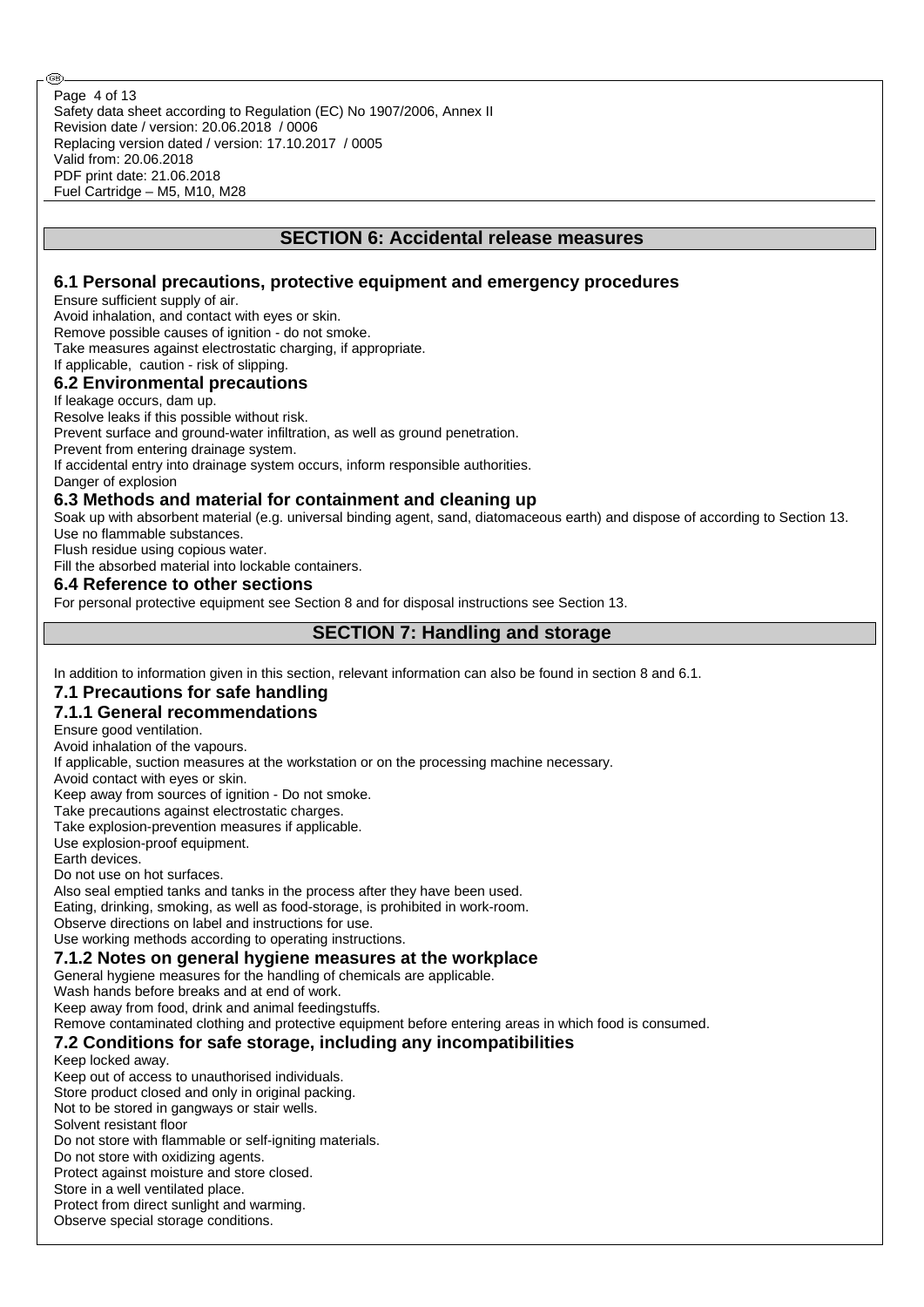Safety data sheet according to Regulation (EC) No 1907/2006, Annex II Revision date / version: 20.06.2018 / 0006 Replacing version dated / version: 17.10.2017 / 0005 Valid from: 20.06.2018 PDF print date: 21.06.2018 Fuel Cartridge – M5, M10, M28 Page 5 of 13

Store cool. Unsuitable material: Various plastics Magnesium Zinc alloys **7.3 Specific end use(s)**

@

No information available at present.

## **SECTION 8: Exposure controls/personal protection**

## **8.1 Control parameters**

| $\circledcirc$ I<br><b>Chemical Name</b> | Methanol |                                                                          |     | Content %: |  |  |
|------------------------------------------|----------|--------------------------------------------------------------------------|-----|------------|--|--|
| WEL-TWA: 200 ppm (266 mg/m3) (WEL), 200  |          | WEL-STEL: 250 ppm (333 mg/m3 (WEL)                                       | --- |            |  |  |
| ppm (260 mg/m3) (EU)                     |          |                                                                          |     |            |  |  |
| Monitoring procedures:                   |          | Compur - KITA-119 SA (549 640)                                           |     |            |  |  |
|                                          | $\sim$   | Compur - KITA-119 U (549 657)                                            |     |            |  |  |
|                                          | ۰        | Draeger - Alcohol 25/a Methanol (81 01 631)                              |     |            |  |  |
|                                          |          | DFG (D) (Loesungsmittelgemische 6), DFG (E) (Solvent mixtures 6) - 1998, |     |            |  |  |
|                                          | ۰        | 2002 - EU project BC/CEN/ENTR/000/2002-16 card 65-1 (2004)               |     |            |  |  |
|                                          |          | Draeger - Alcohol 100/a (CH 29 701)                                      |     |            |  |  |
| BMGV:<br>$---$                           |          | Other information: Sk (WEL, EU)                                          |     |            |  |  |

 WEL-TWA = Workplace Exposure Limit - Long-term exposure limit (8-hour TWA (= time weighted average) reference period) EH40. AGW = "Arbeitsplatzgrenzwert" (workplace limit value, Germany).

(8) = Inhalable fraction (2017/164/EU, 2017/2398/EU). (9) = Respirable fraction (2017/164/EU, 2017/2398/EU). | WEL-STEL = Workplace Exposure Limit - Short-term exposure limit (15-minute reference period).

(8) = Inhalable fraction (2017/164/EU, 2017/2398/EU). (9) = Respirable fraction (2017/164/EU, 2017/2398/EU). (10) = Short-term exposure limit value in relation to a reference period of 1 minute (2017/164/EU). | BMGV = Biological monitoring guidance value EH40. BGW = "Biologischer Grenzwert" (biological limit value, Germany) | Other information: Sen = Capable of causing occupational asthma. Sk = Can be absorbed through skin. Carc = Capable of causing cancer and/or heritable genetic damage.

\*\* = The exposure limit for this substance is repealed through the TRGS 900 (Germany) of January 2006 with the goal of revision.

## **8.2 Exposure controls**

| Area of application | <b>Exposure route /</b><br><b>Environmental</b><br>compartment | <b>Effect on health</b>         | <b>Descripto</b> | Value | <b>Unit</b>                 | <b>Note</b> |
|---------------------|----------------------------------------------------------------|---------------------------------|------------------|-------|-----------------------------|-------------|
|                     | Environment - freshwater                                       |                                 | <b>PNEC</b>      | 154   | mq/l                        |             |
|                     | Environment - marine                                           |                                 | <b>PNEC</b>      | 15,4  | mg/l                        |             |
|                     | Environment - sediment,<br>freshwater                          |                                 | <b>PNEC</b>      | 570,4 | mg/kg                       |             |
|                     | Environment - sediment,<br>marine                              |                                 | <b>PNEC</b>      | 57,04 | mg/kg                       |             |
|                     | Environment - soil                                             |                                 | <b>PNEC</b>      | 23,5  | mg/kg                       |             |
|                     | Environment - water,<br>sporadic (intermittent)<br>release     |                                 | <b>PNEC</b>      | 1540  | mg/l                        |             |
|                     | Environment - sewage<br>treatment plant                        |                                 | <b>PNEC</b>      | 100   | mg/l                        |             |
|                     | Environment - freshwater                                       |                                 | <b>PNEC</b>      | 20,8  | mg/l                        |             |
|                     | Environment - marine                                           |                                 | <b>PNEC</b>      | 2,08  | mg/l                        |             |
|                     | Environment - sediment                                         |                                 | <b>PNEC</b>      | 77    | mg/kg                       |             |
|                     | Environment - sediment                                         |                                 | <b>PNEC</b>      | 7,7   | mg/kg                       |             |
| Consumer            | Human - inhalation                                             | Long term, local<br>effects     | <b>DNEL</b>      | 50    | mg/m3                       |             |
| Consumer            | Human - dermal                                                 | Short term, systemic<br>effects | <b>DNEL</b>      | 8     | mg/kg<br>body<br>weight/day |             |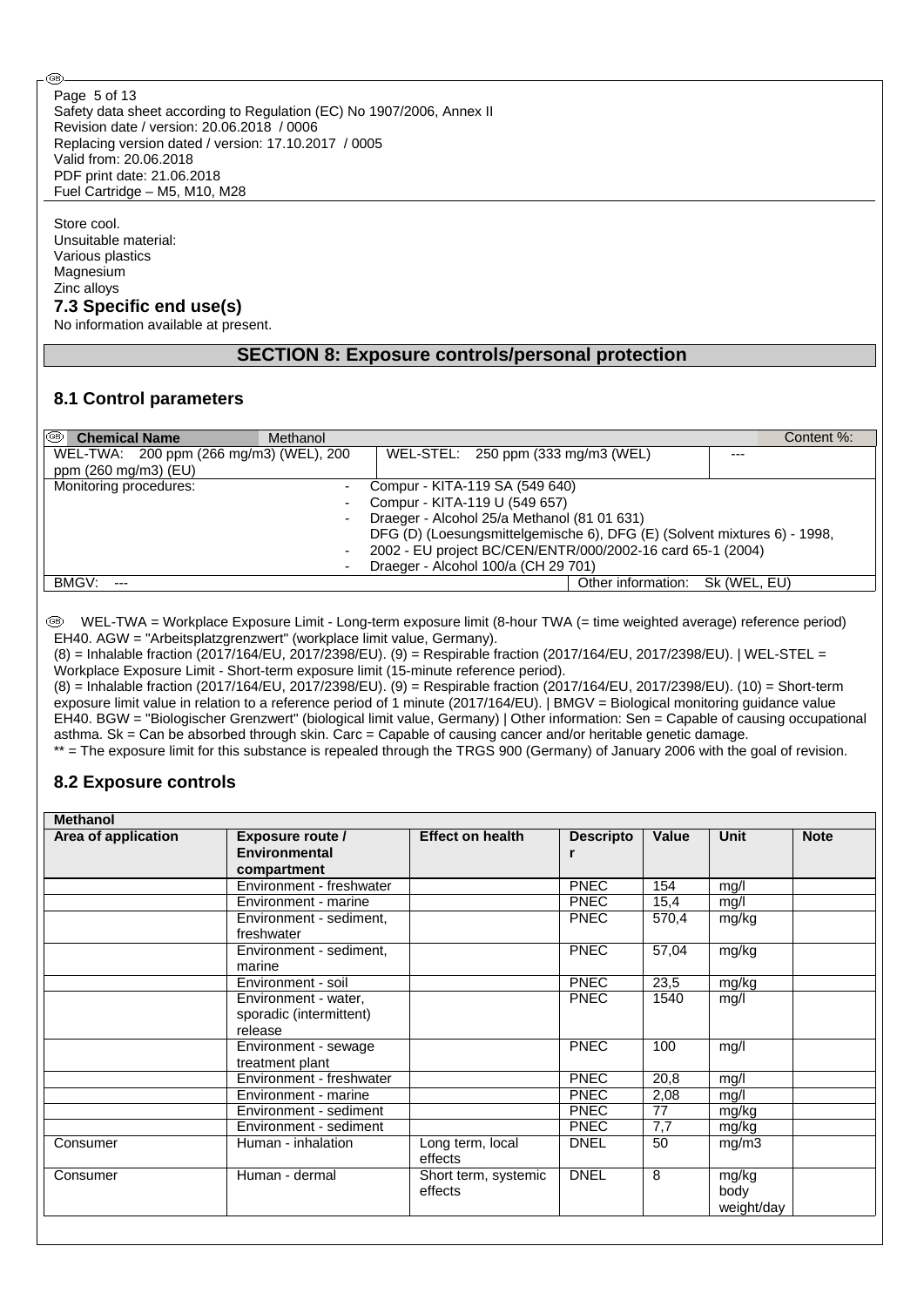Safety data sheet according to Regulation (EC) No 1907/2006, Annex II Revision date / version: 20.06.2018 / 0006 Replacing version dated / version: 17.10.2017 / 0005 Valid from: 20.06.2018 PDF print date: 21.06.2018 Fuel Cartridge – M5, M10, M28 Page 6 of 13

| Consumer            | Human - inhalation | Short term, systemic<br>effects | <b>DNEL</b> | 50  | mg/m3                       |
|---------------------|--------------------|---------------------------------|-------------|-----|-----------------------------|
| Consumer            | Human - oral       | Short term, systemic<br>effects | <b>DNEL</b> | 8   | mg/kg<br>body<br>weight/day |
| Consumer            | Human - dermal     | Long term, systemic<br>effects  | <b>DNEL</b> | 8   | mg/kg<br>body<br>weight/day |
| Consumer            | Human - inhalation | Long term, systemic<br>effects  | <b>DNEL</b> | 50  | mg/m3                       |
| Consumer            | Human - oral       | Long term, systemic<br>effects  | <b>DNEL</b> | 8   | mg/kg<br>body<br>weight/day |
| Workers / employees | Human - dermal     | Short term, systemic<br>effects | <b>DNEL</b> | 40  | mg/kg<br>body<br>weight/day |
| Workers / employees | Human - inhalation | Short term, systemic<br>effects | <b>DNEL</b> | 260 | mg/m3                       |
| Workers / employees | Human - inhalation | Short term, local<br>effects    | <b>DNEL</b> | 260 | mg/m3                       |
| Workers / employees | Human - dermal     | Long term, systemic<br>effects  | <b>DNEL</b> | 40  | mg/kg<br>body<br>weight/day |
| Workers / employees | Human - inhalation | Long term, systemic<br>effects  | <b>DNEL</b> | 260 | mg/m3                       |
| Workers / employees | Human - inhalation | Long term, local<br>effects     | <b>DNEL</b> | 260 | mg/m3                       |

## **8.2.1 Appropriate engineering controls**

Ensure good ventilation. This can be achieved by local suction or general air extraction.

If this is insufficient to maintain the concentration under the WEL or AGW values, suitable breathing protection should be worn. Applies only if maximum permissible exposure values are listed here.

Suitable assessment methods for reviewing the effectiveness of protection measures adopted include metrological and nonmetrological investigative techniques.

These are specified by e.g. BS EN 14042.

BS EN 14042 "Workplace atmospheres. Guide for the application and use of procedures for the assessment of exposure to chemical and biological agents".

## **8.2.2 Individual protection measures, such as personal protective equipment**

General hygiene measures for the handling of chemicals are applicable.

Wash hands before breaks and at end of work.

Keep away from food, drink and animal feedingstuffs.

Remove contaminated clothing and protective equipment before entering areas in which food is consumed.

Eye/face protection:

Tight fitting protective goggles with side protection (EN 166).

Skin protection - Hand protection: Chemical resistant protective gloves (EN 374). Recommended With short-term contact: Protective Viton® / fluoroelastomer gloves (EN 374) Permeation time (penetration time) in minutes: > 120 With long-term contact: Protective gloves in butyl rubber (EN 374). Permeation time (penetration time) in minutes:  $> 480$ References Protective hand cream recommended. The breakthrough times determined in accordance with EN 16523-1 were not obtained under practical conditions. The recommended maximum wearing time is 50% of breakthrough time.

@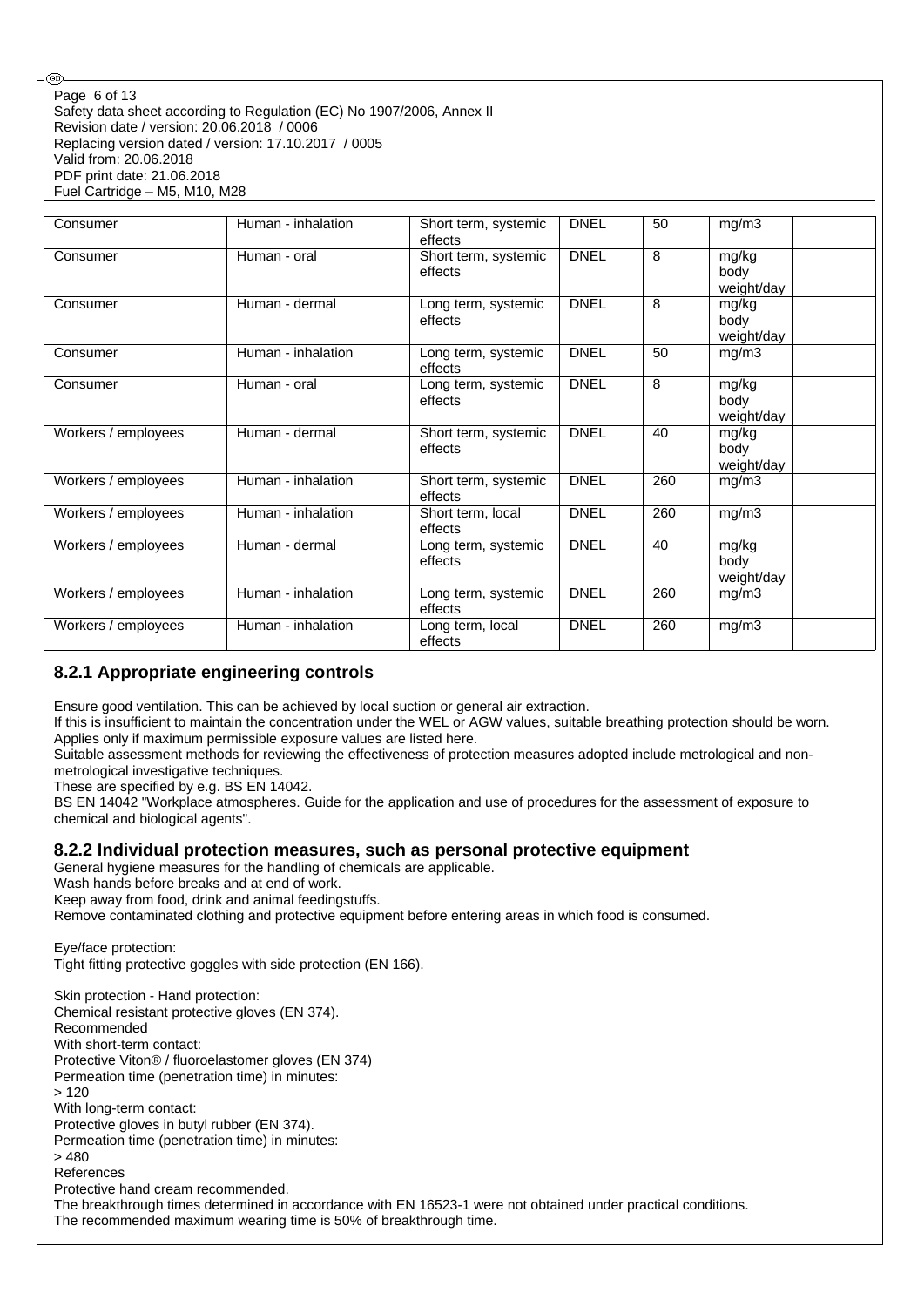Safety data sheet according to Regulation (EC) No 1907/2006, Annex II Revision date / version: 20.06.2018 / 0006 Replacing version dated / version: 17.10.2017 / 0005 Valid from: 20.06.2018 PDF print date: 21.06.2018 Fuel Cartridge – M5, M10, M28 Page 7 of 13

Skin protection - Other: Protective working garments (e.g. safety shoes EN ISO 20345, long-sleeved protective working garments). According to operation. Protective working garment, antistatic (EN1149) Natural fibre or heat-resistant synthetic fibre

Respiratory protection: If OES or MEL is exceeded. With short-term contact: Gas mask filter AX (EN 14387), code colour brown. With long-term contact: Protective respirator with independent air supply. Observe wearing time limitations for respiratory protection equipment.

Thermal hazards: Not applicable

@

Additional information on hand protection - No tests have been performed.

In the case of mixtures, the selection has been made according to the knowledge available and the information about the contents. Selection of materials derived from glove manufacturer's indications.

Final selection of glove material must be made taking the breakthrough times, permeation rates and degradation into account. Selection of a suitable glove depends not only on the material but also on other quality characteristics and varies from manufacturer to manufacturer.

In the case of mixtures, the resistance of glove materials cannot be predicted and must therefore be tested before use. The exact breakthrough time of the glove material can be requested from the protective glove manufacturer and must be observed.

### **8.2.3 Environmental exposure controls**

No information available at present.

## **SECTION 9: Physical and chemical properties**

## **9.1 Information on basic physical and chemical properties**

| Physical state:                          | Liquid                                                     |
|------------------------------------------|------------------------------------------------------------|
| Colour:                                  | Colourless                                                 |
| Odour:                                   | Alcoholic                                                  |
| Odour threshold:                         | Not determined                                             |
| pH-value:                                | Not determined                                             |
| Melting point/freezing point:            | $-98 °C$                                                   |
| Initial boiling point and boiling range: | 64.7 °C                                                    |
| Flash point:                             | 11 $\degree$ C                                             |
| Evaporation rate:                        | Not determined                                             |
| Flammability (solid, gas):               | n.a.                                                       |
| Lower explosive limit:                   | 5.5 Vol-%                                                  |
| Upper explosive limit:                   | 44 Vol-%                                                   |
| Vapour pressure:                         | 128 hPa $(20^{\circ}C)$                                    |
| Vapour density (air = $1$ ):             | 1,11 (References)                                          |
| Density:                                 | $0,79$ g/cm3 (20 $^{\circ}$ C)                             |
| Bulk density:                            | n.a.                                                       |
| Solubility(ies):                         | Not determined                                             |
| Water solubility:                        | Soluble                                                    |
| Partition coefficient (n-octanol/water): | -0,77 (References log Pow)                                 |
| Auto-ignition temperature:               | 455 °C (Ignition temperature)                              |
| Decomposition temperature:               | Not determined                                             |
| Viscosity:                               | 0,597 mPas (20°C, References)                              |
| Explosive properties:                    | Possible build up of explosive/highly flammable vapour/air |
|                                          | mixture. Product is not explosive.                         |
| Oxidising properties:                    | No                                                         |
| 9.2 Other information                    |                                                            |
| Miscibility:                             | Not determined                                             |
| Fat solubility / solvent:                | Not determined                                             |
| Conductivity:                            | Not determined                                             |
|                                          |                                                            |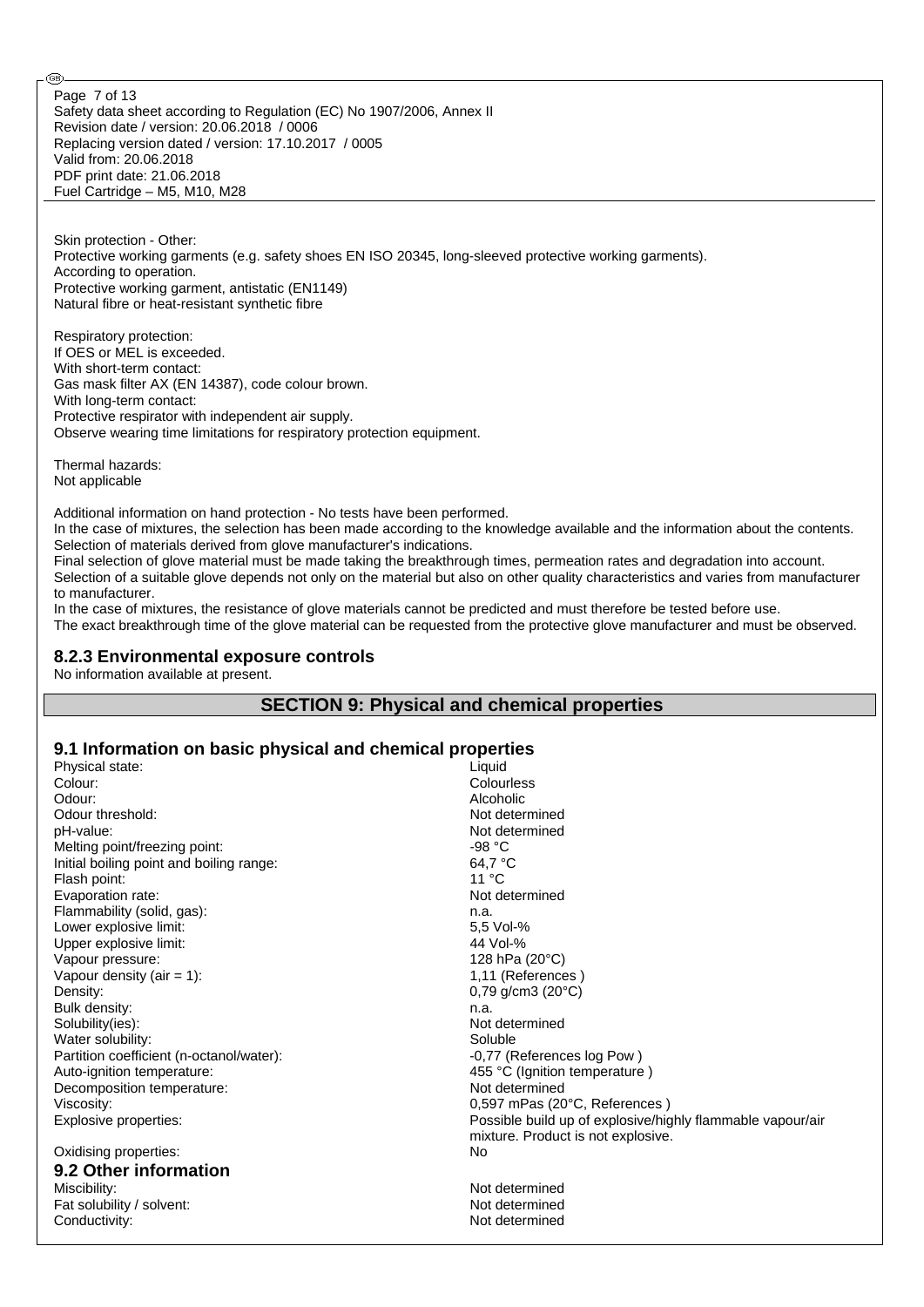Safety data sheet according to Regulation (EC) No 1907/2006, Annex II Revision date / version: 20.06.2018 / 0006 Replacing version dated / version: 17.10.2017 / 0005 Valid from: 20.06.2018 PDF print date: 21.06.2018 Fuel Cartridge – M5, M10, M28 Page 8 of 13

Solvents content: Not determined

@

Surface tension: Not determined

## **SECTION 10: Stability and reactivity**

### **10.1 Reactivity**

The product has not been tested.

## **10.2 Chemical stability**

Stable with proper storage and handling.

## **10.3 Possibility of hazardous reactions**

No decomposition if used as intended.

## **10.4 Conditions to avoid**

See also section 7. Heating, open flame, ignition sources Protect from humidity. Product is hygroscopic. Electrostatic charge

### **10.5 Incompatible materials**

See also section 7. Alkali metals Alkaline-earth metals Developement of: Hydrogen gas Exothermic reaction possible with: Acids Acid halide Acid anhydrides Reducing agent Danger of explosion with: Oxidizing agents **Perchlorates** Peroxides Perchloric acid Chromium (VI) trioxide Chlorates Nitric acid Oxides of nitrogen **Halogens** Magnesium Hydrogen peroxide **10.6 Hazardous decomposition products**

#### See also section 5.2

No decomposition when used as directed.

### **SECTION 11: Toxicological information**

### **11.1 Information on toxicological effects**

Possibly more information on health effects, see Section 2.1 (classification). **Methanol**

| <b>Toxicity / effect</b>            | Endpoint   | Value | Unit  | Organism    | <b>Test method</b> | <b>Notes</b>                                      |
|-------------------------------------|------------|-------|-------|-------------|--------------------|---------------------------------------------------|
| Acute toxicity, by oral route:      | <b>ATE</b> | 300   | mg/kg | Human being |                    | Experiences on                                    |
|                                     |            |       |       |             |                    | persons.                                          |
| Acute toxicity, by dermal<br>route: | LD50       | 17100 | mg/kg | Rabbit      |                    | Does not<br>conform with<br>EU<br>classification. |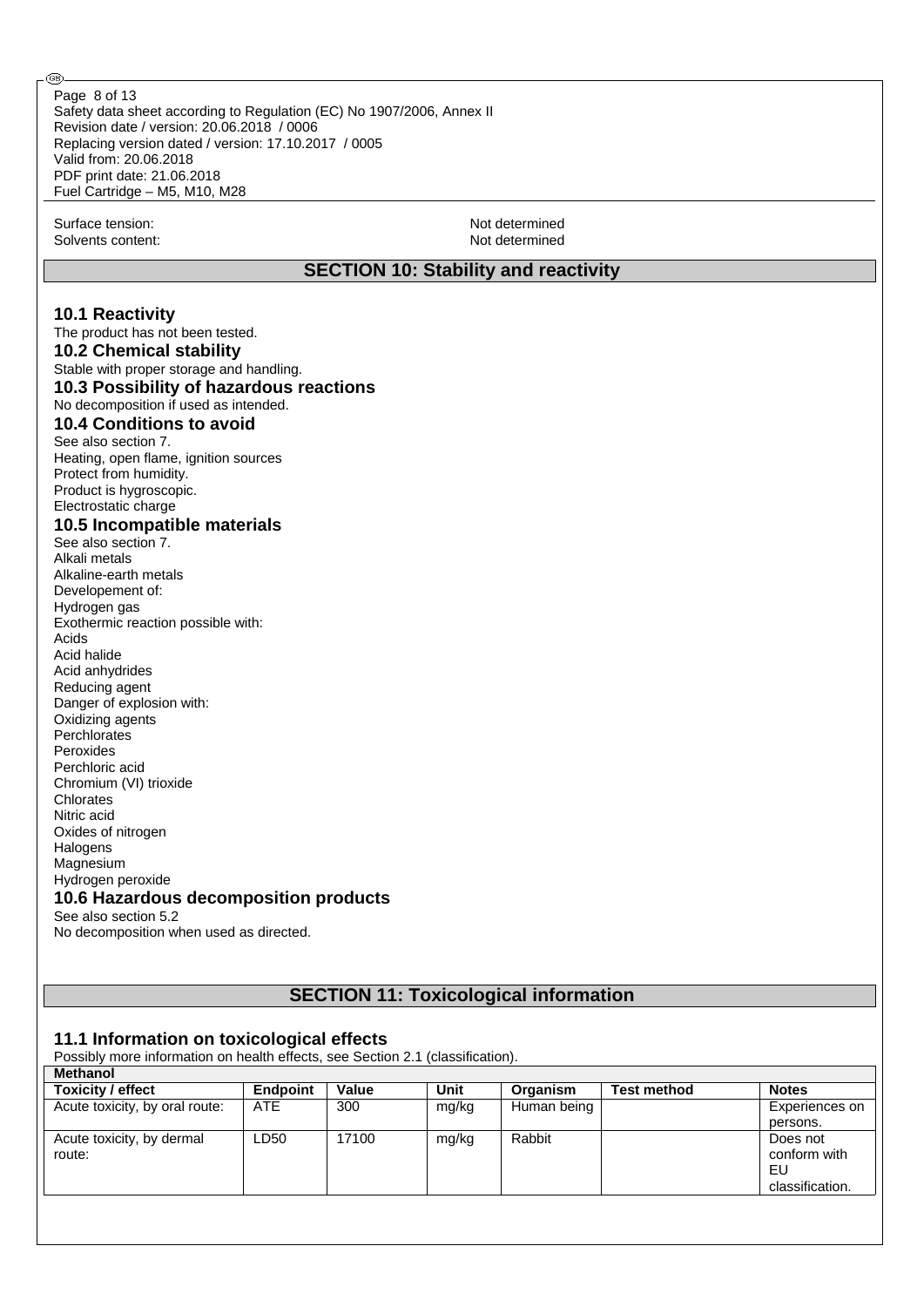Safety data sheet according to Regulation (EC) No 1907/2006, Annex II Revision date / version: 20.06.2018 / 0006 Replacing version dated / version: 17.10.2017 / 0005 Valid from: 20.06.2018 PDF print date: 21.06.2018 Fuel Cartridge – M5, M10, M28 Page 9 of 13

| Acute toxicity, by inhalation:                                          | <b>LC50</b> | 85 | mg/l/4h | Rat        |                                                         | Not relevant for<br>classification<br>Vapours                                                                                                                              |
|-------------------------------------------------------------------------|-------------|----|---------|------------|---------------------------------------------------------|----------------------------------------------------------------------------------------------------------------------------------------------------------------------------|
| Skin corrosion/irritation:                                              |             |    |         |            |                                                         | n.d.a.                                                                                                                                                                     |
| Serious eye<br>damage/irritation:                                       |             |    |         | Rabbit     | OECD 405 (Acute<br>Eye<br>Irritation/Corrosion)         | Mild irritant                                                                                                                                                              |
| Respiratory or skin<br>sensitisation:                                   |             |    |         | Guinea pig | OECD 406 (Skin<br>Sensitisation)                        | Not sensitizising                                                                                                                                                          |
| Germ cell mutagenicity:                                                 |             |    |         |            | OECD 471 (Bacterial<br><b>Reverse Mutation</b><br>Test) | Negative                                                                                                                                                                   |
| Carcinogenicity:                                                        |             |    |         |            |                                                         | n.d.a.                                                                                                                                                                     |
| Reproductive toxicity:                                                  |             |    |         |            |                                                         | n.d.a.                                                                                                                                                                     |
| Specific target organ toxicity -<br>single exposure (STOT-SE):          |             |    |         |            |                                                         | n.d.a.                                                                                                                                                                     |
| Specific target organ toxicity -<br>repeated exposure (STOT-<br>$RE)$ : |             |    |         |            |                                                         | n.d.a.                                                                                                                                                                     |
| Aspiration hazard:                                                      |             |    |         |            |                                                         | n.d.a.                                                                                                                                                                     |
| Symptoms:                                                               |             |    |         |            |                                                         | abdominal<br>pain, vomiting,<br>headaches,<br>gastrointestinal<br>disturbances.<br>drowsiness,<br>visual<br>disturbances,<br>watering eyes,<br>nausea, mental<br>confusion |

# **SECTION 12: Ecological information**

| Possibly more information on environmental effects, see Section 2.1 (classification). |                 |      |        |      |                        |                                                                                    |                          |
|---------------------------------------------------------------------------------------|-----------------|------|--------|------|------------------------|------------------------------------------------------------------------------------|--------------------------|
| <b>Methanol</b>                                                                       |                 |      |        |      |                        |                                                                                    |                          |
| Toxicity / effect                                                                     | <b>Endpoint</b> | Time | Value  | Unit | Organism               | <b>Test method</b>                                                                 | <b>Notes</b>             |
| 12.1. Toxicity to fish:                                                               | <b>LC50</b>     | 96h  | 15400  | mq/l | Lepomis<br>macrochirus |                                                                                    |                          |
| 12.1. Toxicity to<br>daphnia:                                                         | <b>EC50</b>     | 48h  | >10000 | mg/l | Daphnia magna          |                                                                                    |                          |
| 12.1. Toxicity to algae:                                                              |                 |      |        |      |                        |                                                                                    | n.d.a.                   |
| 12.2. Persistence and<br>degradability:                                               |                 | 28d  | 99     | %    |                        | <b>OECD 301 D</b><br>(Ready<br>Biodegradability -<br><b>Closed Bottle</b><br>Test) | Readily<br>biodegradable |
| 12.3. Bioaccumulative<br>potential:                                                   | <b>BCF</b>      |      | 28400  |      | Chlorella vulgaris     |                                                                                    |                          |
| 12.4. Mobility in soil:                                                               |                 |      |        |      |                        |                                                                                    | n.d.a.                   |
| 12.5. Results of PBT<br>and vPvB assessment                                           |                 |      |        |      |                        |                                                                                    | n.d.a.                   |
| 12.6. Other adverse<br>effects:                                                       |                 |      |        |      |                        |                                                                                    | n.d.a.                   |
| Other information:                                                                    | <b>DOC</b>      |      | < 70   | $\%$ |                        |                                                                                    |                          |
| Other information:                                                                    | <b>BOD</b>      |      | >60    | %    |                        |                                                                                    |                          |

## **SECTION 13: Disposal considerations**

## **13.1 Waste treatment methods**

⊛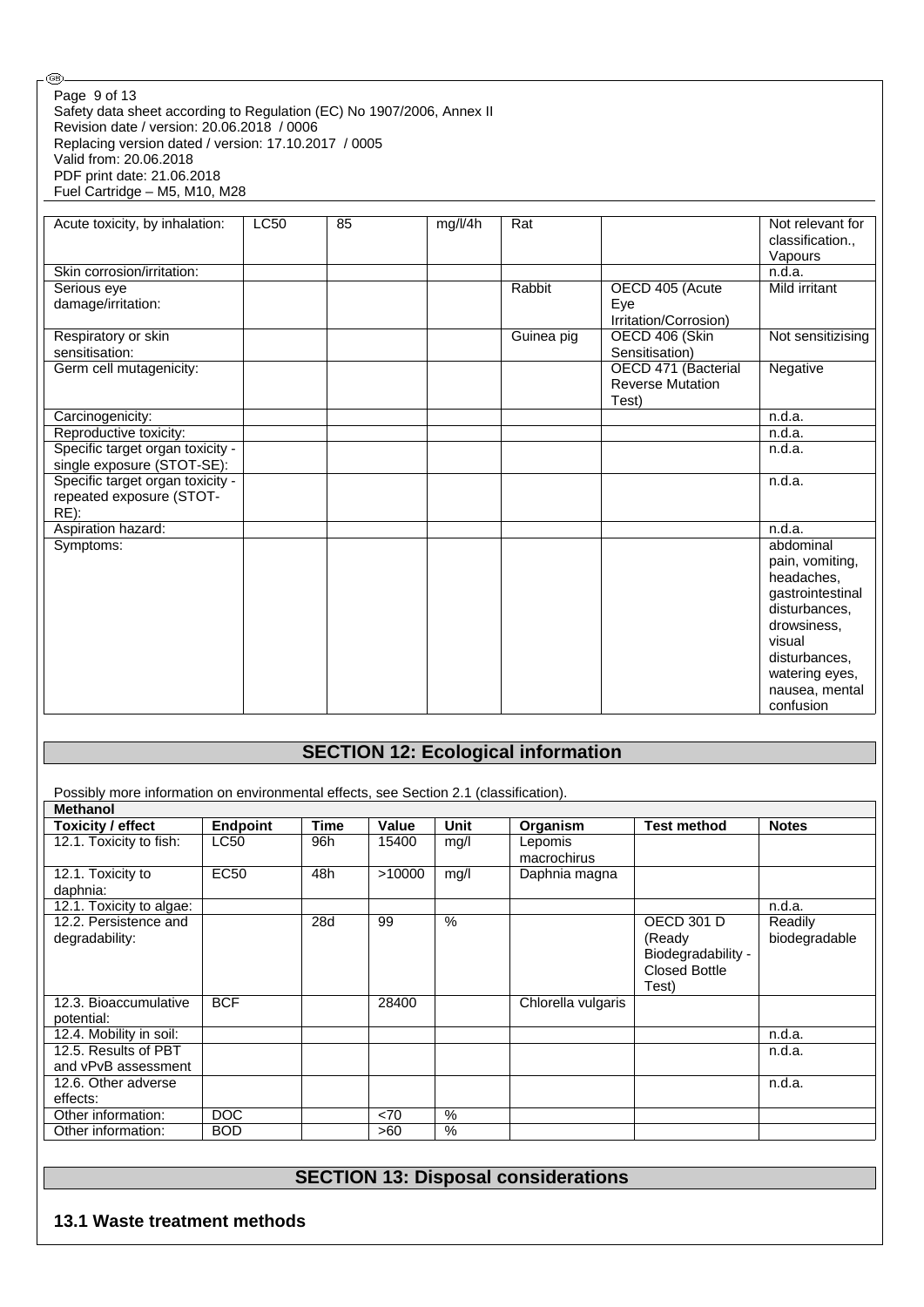#### Page 10 of 13

@

Safety data sheet according to Regulation (EC) No 1907/2006, Annex II Revision date / version: 20.06.2018 / 0006 Replacing version dated / version: 17.10.2017 / 0005 Valid from: 20.06.2018 PDF print date: 21.06.2018 Fuel Cartridge – M5, M10, M28

### **For the substance / mixture / residual amounts**

EC disposal code no.: The waste codes are recommendations based on the scheduled use of this product. Owing to the user's specific conditions for use and disposal, other waste codes may be allocated under certain circumstances. (2014/955/EU) 13 07 03 other fuels (including mixtures) Recommendation: Sewage disposal shall be discouraged. Pay attention to local and national official regulations. E.g. suitable incineration plant. E.g. dispose at suitable refuse site. **For contaminated packing material** Pay attention to local and national official regulations. Empty container completely. Uncontaminated packaging can be recycled. Dispose of packaging that cannot be cleaned in the same manner as the substance. Do not perforate, cut up or weld uncleaned container. Residues may present a risk of explosion. **SECTION 14: Transport information**

## **General statements**

| 961161 81 31 81 161 161 163<br>14.1. UN number:                            | 3473                                      |  |  |  |  |  |
|----------------------------------------------------------------------------|-------------------------------------------|--|--|--|--|--|
| Transport by road/by rail (ADR/RID)                                        |                                           |  |  |  |  |  |
| 14.2. UN proper shipping name:                                             |                                           |  |  |  |  |  |
| UN 3473 FUEL CELL CARTRIDGES                                               |                                           |  |  |  |  |  |
| 14.3. Transport hazard class(es):                                          | 3                                         |  |  |  |  |  |
| 14.4. Packing group:                                                       |                                           |  |  |  |  |  |
| Classification code:                                                       | F <sub>3</sub>                            |  |  |  |  |  |
| LQ:                                                                        | 1 <sub>L</sub>                            |  |  |  |  |  |
| 14.5. Environmental hazards:                                               | Not applicable                            |  |  |  |  |  |
| Tunnel restriction code:                                                   | Е                                         |  |  |  |  |  |
| Transport by sea (IMDG-code)                                               |                                           |  |  |  |  |  |
| 14.2. UN proper shipping name:                                             |                                           |  |  |  |  |  |
| FUEL CELL CARTRIDGES                                                       |                                           |  |  |  |  |  |
| 14.3. Transport hazard class(es):                                          | 3                                         |  |  |  |  |  |
| 14.4. Packing group:                                                       |                                           |  |  |  |  |  |
| EmS:                                                                       | $F-E$ , S-D                               |  |  |  |  |  |
| Marine Pollutant:                                                          | n.a                                       |  |  |  |  |  |
| 14.5. Environmental hazards:                                               | Not applicable                            |  |  |  |  |  |
| <b>Transport by air (IATA)</b>                                             |                                           |  |  |  |  |  |
| 14.2. UN proper shipping name:                                             |                                           |  |  |  |  |  |
| Fuel cell cartriges                                                        |                                           |  |  |  |  |  |
| 14.3. Transport hazard class(es):                                          | 3                                         |  |  |  |  |  |
| 14.4. Packing group:                                                       |                                           |  |  |  |  |  |
| 14.5. Environmental hazards:                                               | Not applicable                            |  |  |  |  |  |
| 14.6. Special precautions for user                                         |                                           |  |  |  |  |  |
| Persons employed in transporting dangerous goods must be trained.          |                                           |  |  |  |  |  |
| All persons involved in transporting must observe safety regulations.      |                                           |  |  |  |  |  |
| Precautions must be taken to prevent damage.                               |                                           |  |  |  |  |  |
| 14.7. Transport in bulk according to Annex II of MARPOL and the IBC Code   |                                           |  |  |  |  |  |
| Freighted as packaged goods rather than in bulk, therefore not applicable. |                                           |  |  |  |  |  |
| Minimum amount regulations have not been taken into account.               |                                           |  |  |  |  |  |
| Danger code and packing code on request.                                   |                                           |  |  |  |  |  |
| Comply with special provisions.                                            |                                           |  |  |  |  |  |
|                                                                            |                                           |  |  |  |  |  |
|                                                                            | <b>SECTION 15: Regulatory information</b> |  |  |  |  |  |

**15.1 Safety, health and environmental regulations/legislation specific for the substance or mixture**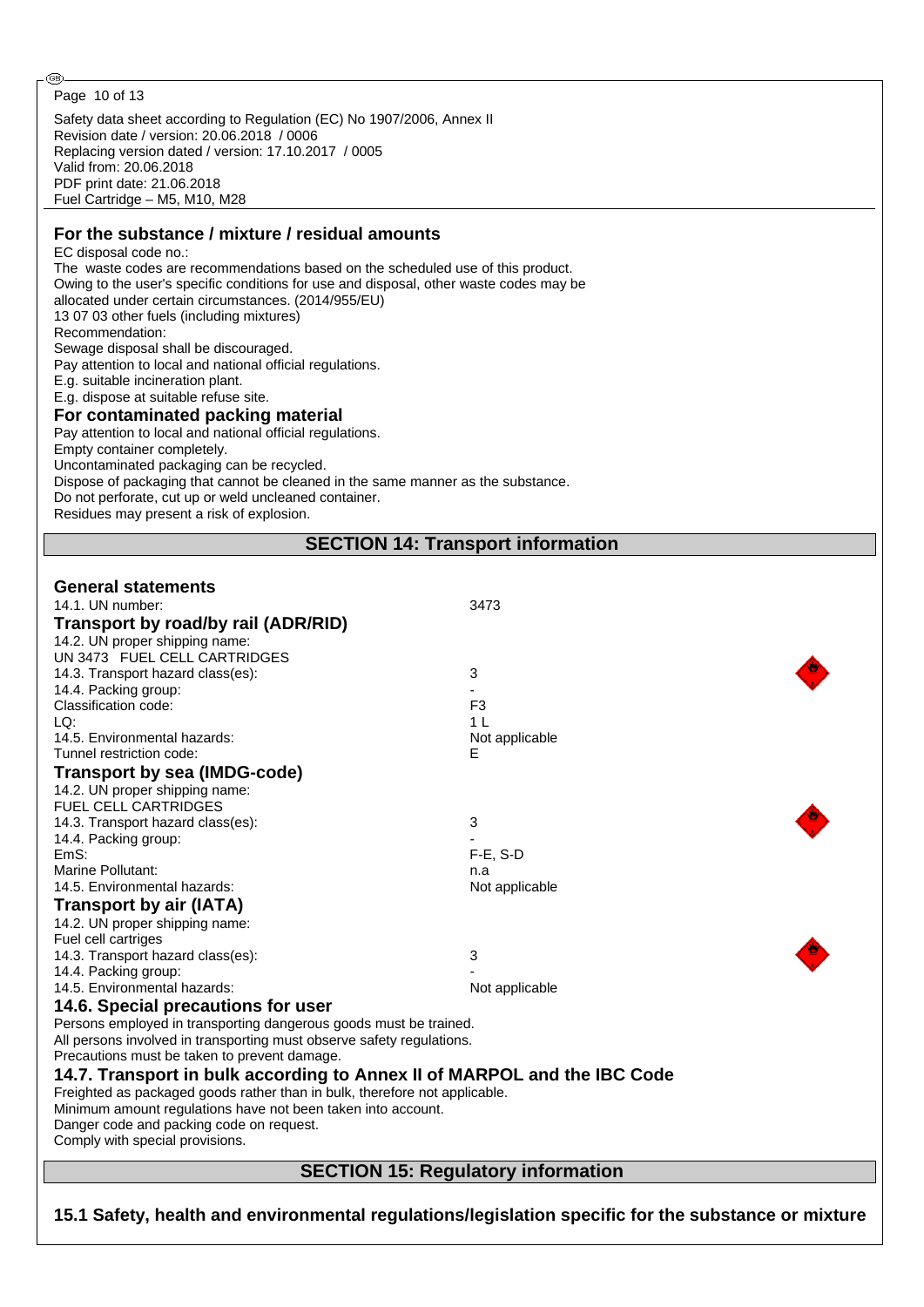Safety data sheet according to Regulation (EC) No 1907/2006, Annex II Revision date / version: 20.06.2018 / 0006 Replacing version dated / version: 17.10.2017 / 0005 Valid from: 20.06.2018 PDF print date: 21.06.2018 Fuel Cartridge – M5, M10, M28 Page 11 of 13

Observe restrictions:

Comply with national regulations/laws governing the protection of young people at work (national implementation of the Directive 94/33/EC)!

Regulation (EC) No 1907/2006, Annex XVII

Methanol

Œ

Comply with national regulations/laws governing maternity protection (national implementation of the Directive 92/85/EEC)! Comply with trade association/occupational health regulations.

Directive 2012/18/EU ("Seveso III"), Annex I, Part 1 - The following categories apply to this product (others may also need to be considered according to storage, handling etc.):

| Hazard categories | Notes to Annex I | Qualifying quantity (tonnes) of  | Qualifying quantity (tonnes) of  |
|-------------------|------------------|----------------------------------|----------------------------------|
|                   |                  | dangerous substances as          | dangerous substances as          |
|                   |                  | referred to in Article 3(10) for | referred to in Article 3(10) for |
|                   |                  | the application of - Lower-tier  | the application of - Upper-tier  |
|                   |                  | requirements                     | requirements                     |
| P <sub>5</sub> c  |                  | 5000                             | 50000                            |
| H2                |                  | 50                               | 200                              |
| H <sub>3</sub>    |                  | 50                               | 200                              |

The Notes to Annex 1 of Directive 2012/18/EU, in particular those named in the tables here and notes 1-6, must be taken into account when assigning categories and qualifying quantities.

| Directive 2010/75/EU (VOC): | 100 %   |
|-----------------------------|---------|
| Directive 2010/75/EU (VOC): | 790 g/l |

Observe regulations on prohibition of chemicals.

### **15.2 Chemical safety assessment**

There is no chemical safety report available.

### **SECTION 16: Other information**

Revised sections: 2, 15

Employee training in handling dangerous goods is required. These details refer to the product as it is delivered.

Employee instruction/training in handling hazardous materials is required.

The following phrases represent the posted Hazard Class and Risk Category Code (GHS/CLP) of the product and the constituents (specified in Section 2 and 3).

H225 Highly flammable liquid and vapour.

H301 Toxic if swallowed.

H311 Toxic in contact with skin.

H331 Toxic if inhaled.

H370 Causes damage to organs.

Flam. Liq. — Flammable liquid Acute Tox. — Acute toxicity - inhalation Acute Tox. — Acute toxicity - dermal

STOT SE — Specific target organ toxicity - single exposure

Acute Tox. — Acute toxicity - oral

## **Any abbreviations and acronyms used in this document:**

AC Article Categories acc., acc. to according, according to ACGIHAmerican Conference of Governmental Industrial Hygienists ADR Accord européen relatif au transport international des marchandises Dangereuses par Route (= European Agreement concerning the International Carriage of Dangerous Goods by Road) AOEL Acceptable Operator Exposure Level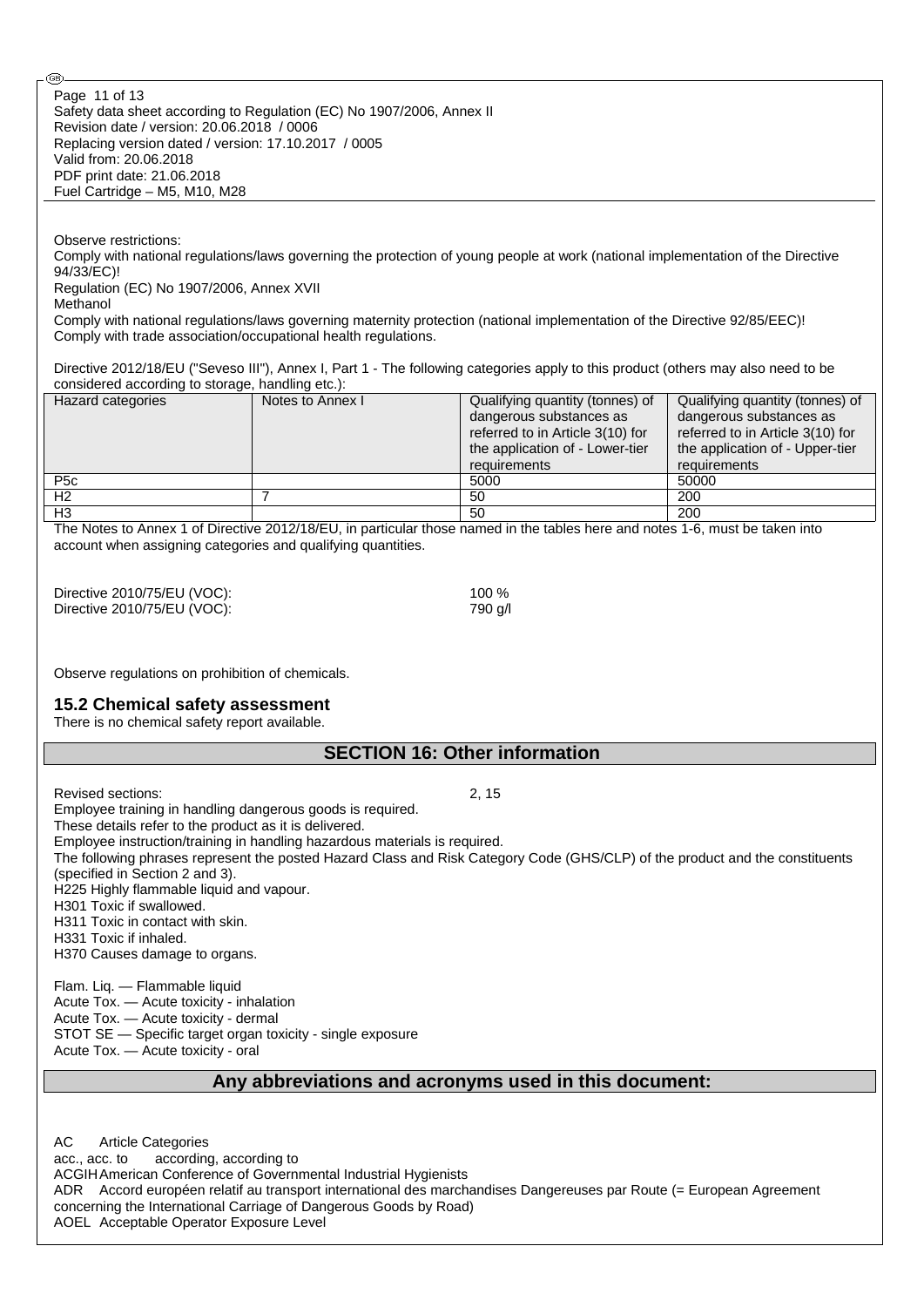@ Page 12 of 13Safety data sheet according to Regulation (EC) No 1907/2006, Annex II Revision date / version: 20.06.2018 / 0006 Replacing version dated / version: 17.10.2017 / 0005 Valid from: 20.06.2018 PDF print date: 21.06.2018 Fuel Cartridge – M5, M10, M28 AOX Adsorbable organic halogen compounds approx. approximately Art., Art. no. Article number ATE Acute Toxicity Estimate according to Regulation (EC) 1272/2008 (CLP) BAM Bundesanstalt für Materialforschung und -prüfung (Federal Institute for Materials Research and Testing, Germany) BAuA Bundesanstalt für Arbeitsschutz und Arbeitsmedizin (= Federal Institute for Occupational Health and Safety, Germany) BCF Bioconcentration factor BGV Berufsgenossenschaftliche Vorschrift (= Accident Prevention Regulation) BHT Butylhydroxytoluol (= 2,6-Di-t-butyl-4-methyl-phenol) BMGV Biological monitoring guidance value (EH40, UK) BOD Biochemical oxygen demand BSEF Bromine Science and Environmental Forum bw body weight CAS Chemical Abstracts Service CEC Coordinating European Council for the Development of Performance Tests for Fuels, Lubricants and Other Fluids CESIO Comité Européen des Agents de Surface et de leurs Intermédiaires Organiques CIPAC Collaborative International Pesticides Analytical Council CLP Classification, Labelling and Packaging (REGULATION (EC) No 1272/2008 on classification, labelling and packaging of substances and mixtures) CMR carcinogenic, mutagenic, reproductive toxic COD Chemical oxygen demand CTFA Cosmetic, Toiletry, and Fragrance Association DMEL Derived Minimum Effect Level DNEL Derived No Effect Level DOC Dissolved organic carbon DT50 Dwell Time - 50% reduction of start concentration DVS Deutscher Verband für Schweißen und verwandte Verfahren e.V. (= German Association for Welding and Allied Processes) dw dry weight e.g. for example (abbreviation of Latin 'exempli gratia'), for instance<br>EC European Community European Community ECHA European Chemicals Agency EEA European Economic Area EEC European Economic Community EINECS European Inventory of Existing Commercial Chemical Substances ELINCS European List of Notified Chemical Substances EN European Norms EPA United States Environmental Protection Agency (United States of America) ERC Environmental Release Categories ES Exposure scenario etc. et cetera EU European Union EWC European Waste Catalogue Fax. Fax number gen. general GHS Globally Harmonized System of Classification and Labelling of Chemicals GWP Global warming potential HET-CAM Hen's Egg Test - Chorionallantoic Membrane HGWP Halocarbon Global Warming Potential IARC International Agency for Research on Cancer IATA International Air Transport Association **IBC** Intermediate Bulk Container<br>**IBC** (Code) International Bulk C International Bulk Chemical (Code) IC Inhibitory concentration IMDG-code International Maritime Code for Dangerous Goods incl. including, inclusive IUCLIDInternational Uniform ChemicaL Information Database LC lethal concentration LC50 lethal concentration 50 percent kill LCLo lowest published lethal concentration LD Lethal Dose of a chemical LD50 Lethal Dose, 50% kill LDLo Lethal Dose Low LOAELLowest Observed Adverse Effect Level